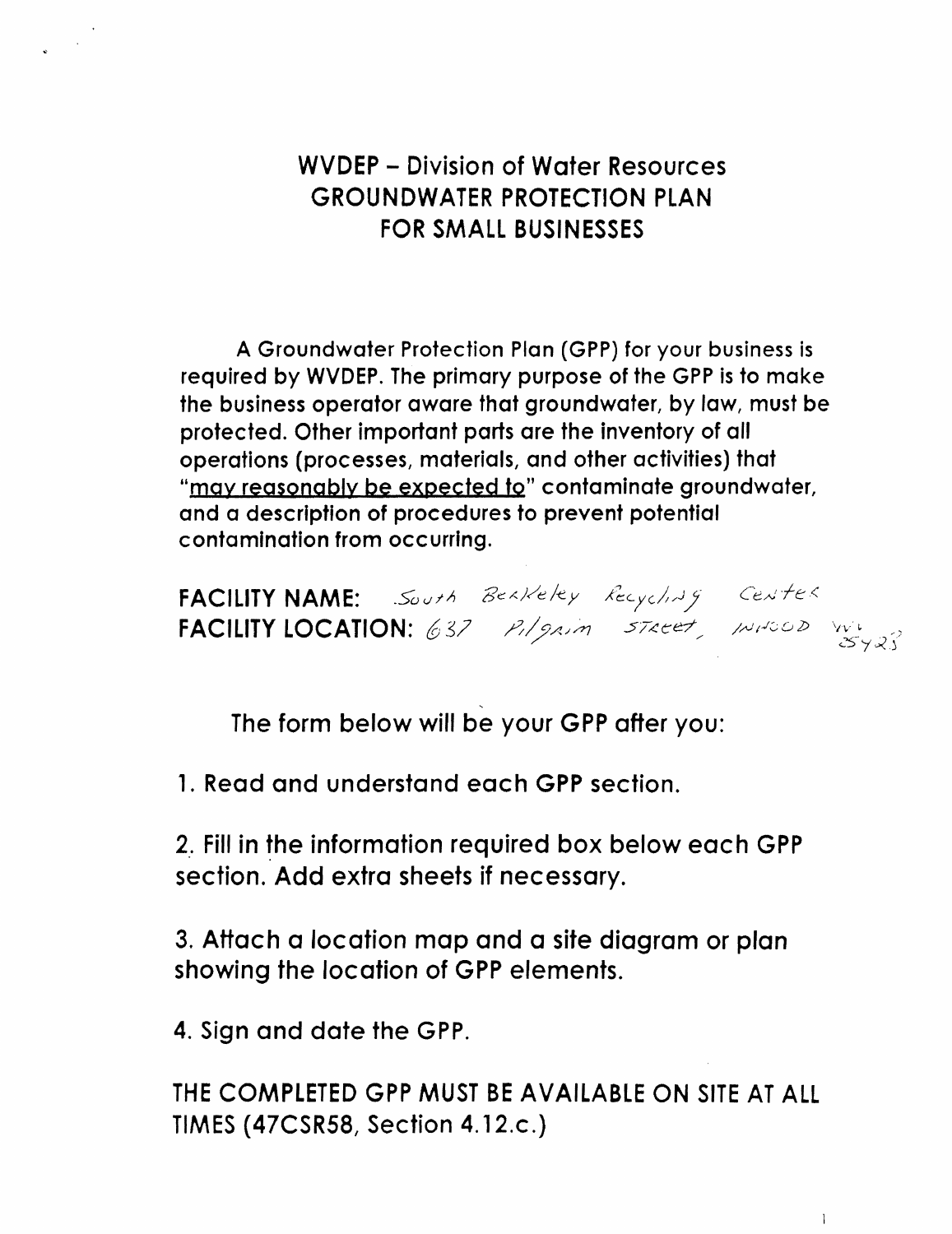| <b>GPP Section</b>                                                                                          | <b>Information Required</b>                                                                                                                                                                                                                                                     |
|-------------------------------------------------------------------------------------------------------------|---------------------------------------------------------------------------------------------------------------------------------------------------------------------------------------------------------------------------------------------------------------------------------|
| 4.11.a.<br>A list of all operations<br>that may reasonably<br>be expected to<br>contaminate<br>groundwater. | A list of all processes, materials, and other<br>activities that could contaminate<br>groundwater. Examples are unlined ponds,<br>underground storage tanks, aboveground<br>storage tanks (especially those with<br>underground piping), waste piles, or raw<br>material piles. |
|                                                                                                             | There are NO UNINED pords, UST OR Above                                                                                                                                                                                                                                         |

ground tanks Asociated with the Recycling<br>Center except one 95 gallon dicsel fuel fank. This is a steel tank stored in a locked steel building. Otherwise, there is storage of Recycloptes in ROHOFF CONTAINERS, Road FRAITERS, buildings, steel containers

4.11.b. A description of procedures and

Examples are secondary containment for aboveground tanks, underground piping, and drum storage areas.

| facilities used to       | 4.11.b.1. - Manufacturing                |
|--------------------------|------------------------------------------|
| protect groundwater      | 4.11.b.2. - Materials Handling           |
| quality from the list of | 4.11.b.3. - Equipment Cleaning           |
| potential contaminant    | 4.11.b.4. – Construction and Maintenance |
| sources above.           | $4.11.b.5. - Pipelines$                  |
|                          | 4.11.b.6. - Sumps and Tanks              |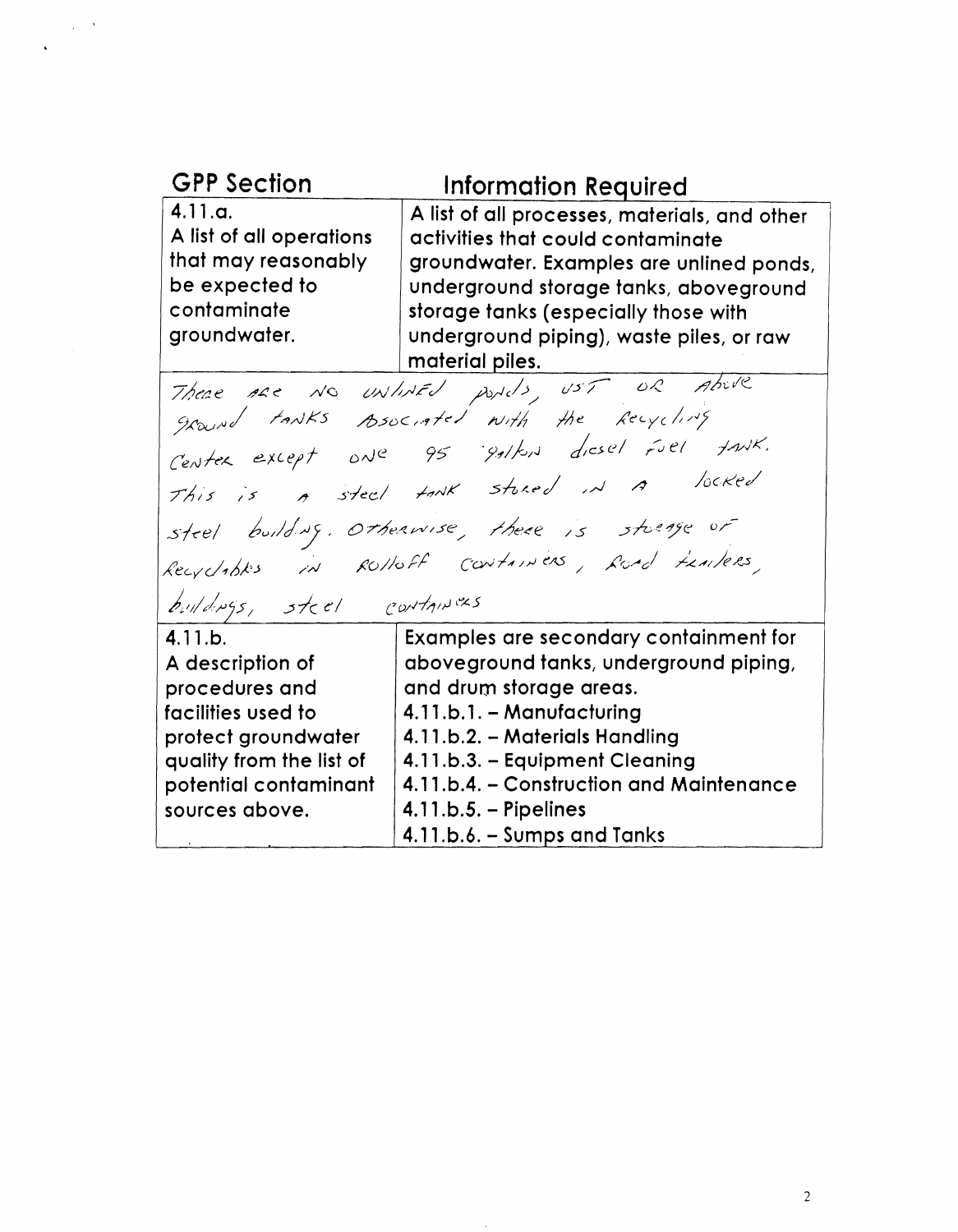There is NO MANUFACTURING EQUIPMENT CLEANING, Pipelines, sumps of tank's Associated with the recycling Activity. Recyclobles Placed in rolloff CONFINERS ALE maketed OFFSITE. NO boling,  $30.471N9$  or  $9.80$  cessing occurs onsite" with the exceptions of brush which is ground into mulch at the site. The mulch is typically removed within 6-9 months. | Examples may be the addition of loading  $4.11.c.$ List procedures to be | docks for salt storage or fuel storage tanks used when designing at a facility. What structures and operating practices will be used to prevent and adding new groundwater contamination from these? equipment or operations. There is NO SISNIFICANT salt storage at the center. The diesel fiel tank is stoced within<br>a steel container. No EQUipment or Access<br>is generally allowed Near fiel tank except<br>diring fieling 4.11.d. Examples would be the registration of Summarize all activities underground storage tanks and the at your facility that are required groundwater monitoring, or the construction and use of a landfill and already regulated for groundwater required groundwater monitoring. protection.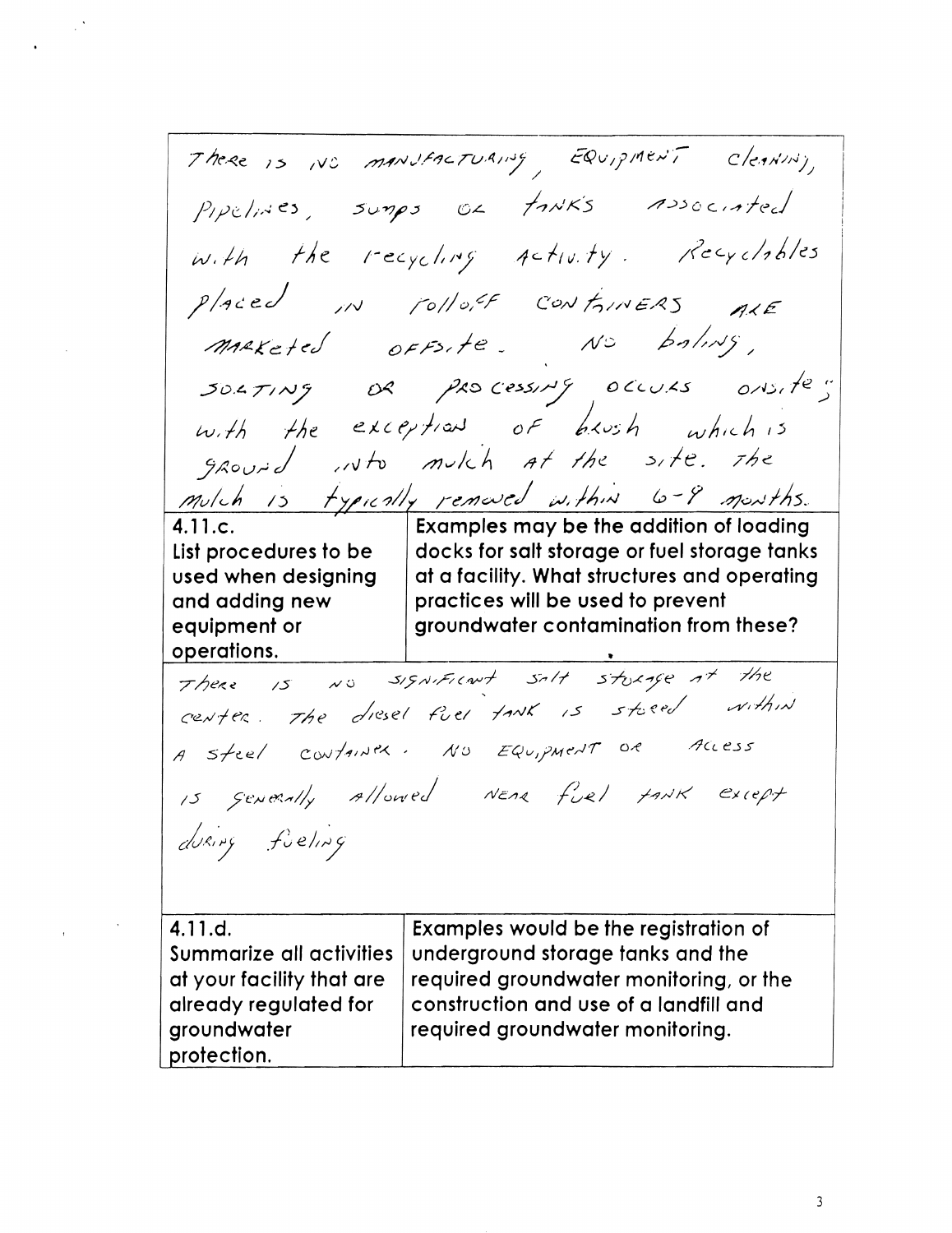There are NC UST OR Above ground at the center. Therefore, NO groundwater retruities are regulated

4.11.e. Include the most recent year of sampling data if available or data for an adjacent Discuss any existing facility. Many facilities will have no groundwater quality information for this section. data for your facility or an adjacent property.

Attach data summary sheets if necessary.

 $4.11.f.$ A statement that no waste material will be used for deicing or fill material on the property unless allowed by another rule.

Write an appropriate statement that this practice will not be used at your facility.

SEE Relow

N'O WASTE MATERIAL WILL be USED FOR<br>descrits at the south Berkeley<br>Recycling Center unless allowed by<br>ANOTHER Rule.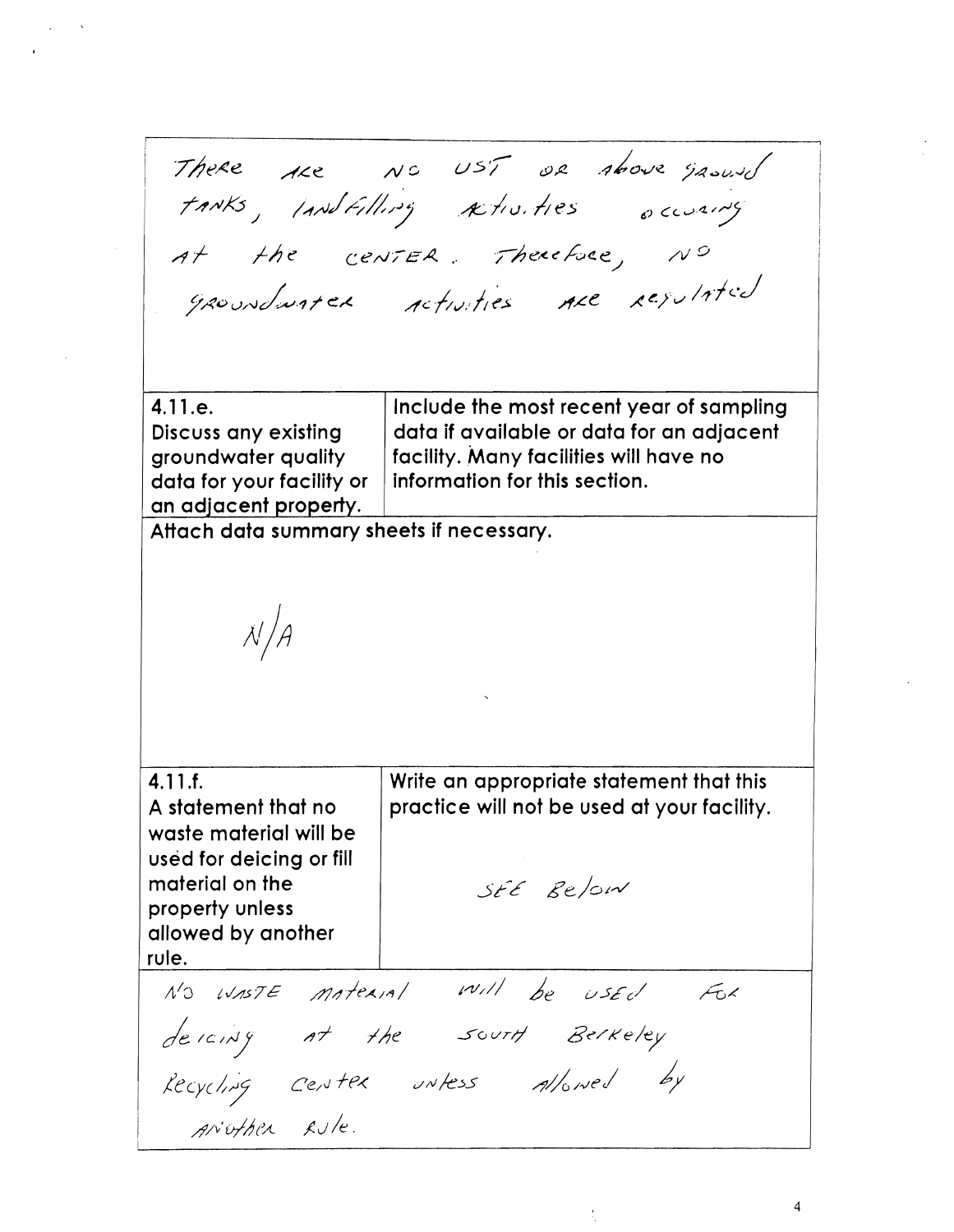4.11.g. Summarize training for all employees to Provisions for all ensure familiarity with the GPP. Specific employees to be inspection, maintenance, and cleanup instructed and trained procedures should be included. on their responsibility to ensure groundwater SEE Below protection. Job procedures shall provide direction on how to prevent groundwater contamination. STAFF is wstruted to the property Litter control activities are implemented dorly to prevent groundwater CONFAMINATION PROPER STORAGE &<br>Activities nee geneeally inspected by manaturent  $wcc \times l \times L$ 

4.11.h. Include provisions for inspections of all GPP elements and equipment. Inspections must be made quarterly at a minimum.

other facility personnel. Include inspection form if one is used. Inspection records should be saved to verify GPP inspections.

 $SEE$  below

INSpection Activities Occur NEARly Weekly SEE Attached INSpection FORM Signature Date

5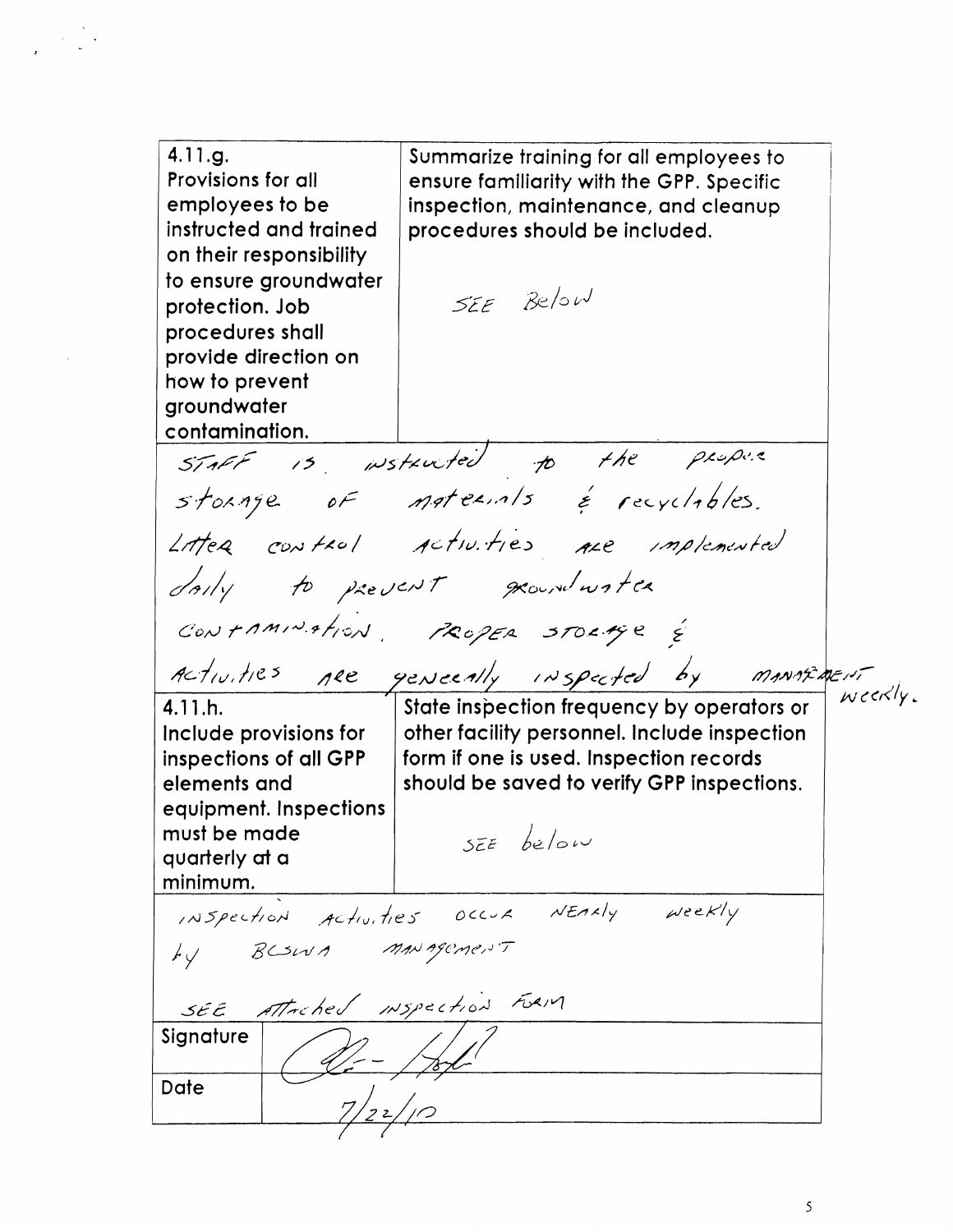PIEASE Keep in

## RECYCLING FACILITY INSPECTION CHECKLIST

- $\circ$  Is the fence secure?
- $\circ$  Is the road trailer tires inflated?
- $\circ$  Is crushed glass cleaned up?
- $\circ$  Is safety signage visible?
- O Is any mulch pile proper?
- O Are locks operational?
- $\circ$  Is there clearance around electrical and gas heaters?
- Is smoking occurring in prohibited areas?
- $\circ$  Is the center clean and orderly?
- O Has all contamination been disposed of properly?
- O Have ice areas been treated with salt?
- $\circ$  Is the brush pushed properly?
- $\circ$  Is the paper pushed properly?
- $\circ$  Is the tractor operating properly?
- $\circ$  Is the mulch vault secure?
- $\circ$  Is storage neat?
- O Have full trailers and/or rolloff containers been reported?
- O Are bathrooms clean?
- O Do attendants have emergency services phone number?
- O Are fire extinguishers operational?
- O Are road trailer state inspections current?
- O Are buildings secured properly?
- O Are the tractors in need of service?
- $\sim$  0 Are electrical switches operational?

Completed by:  $\qquad \qquad \qquad$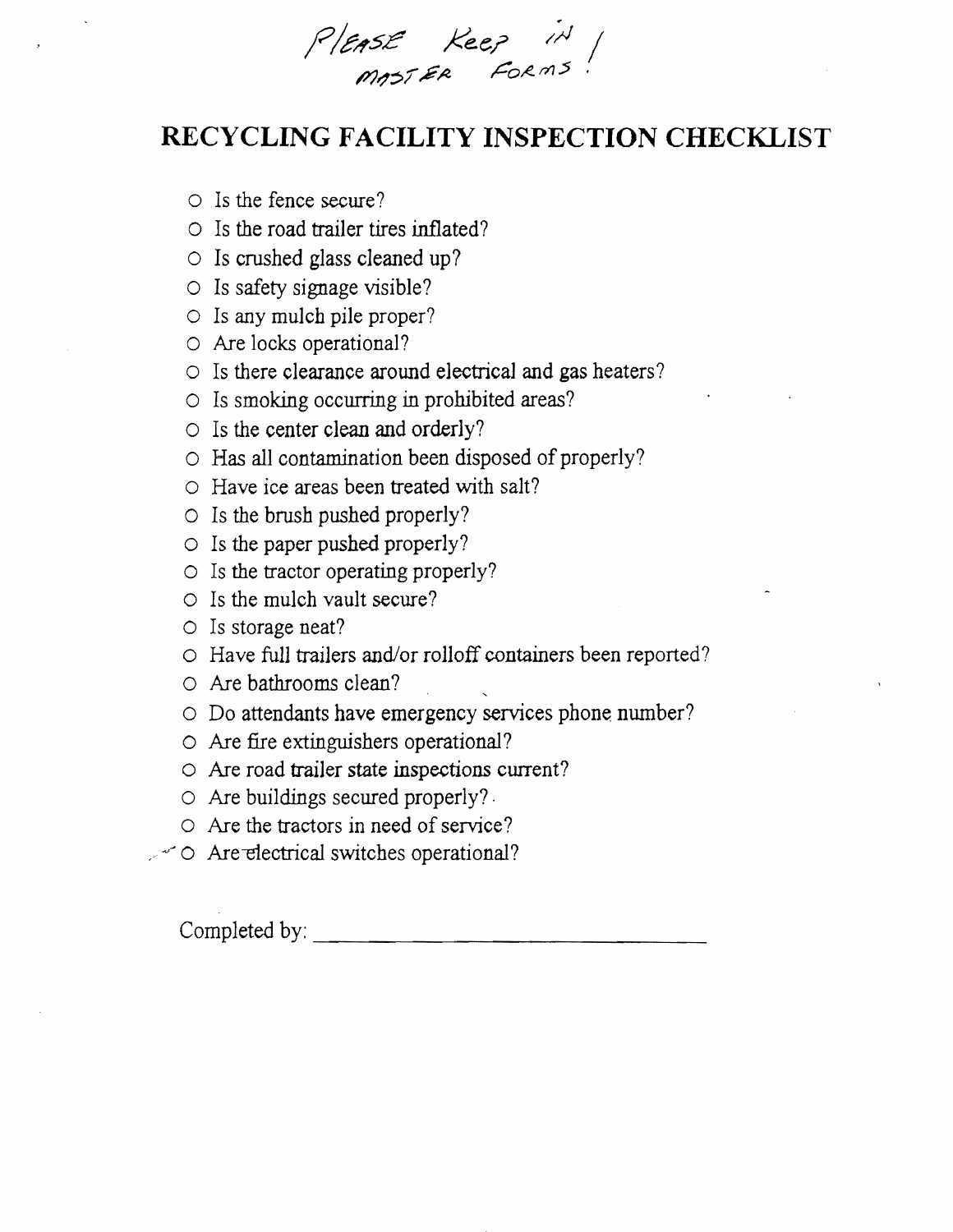